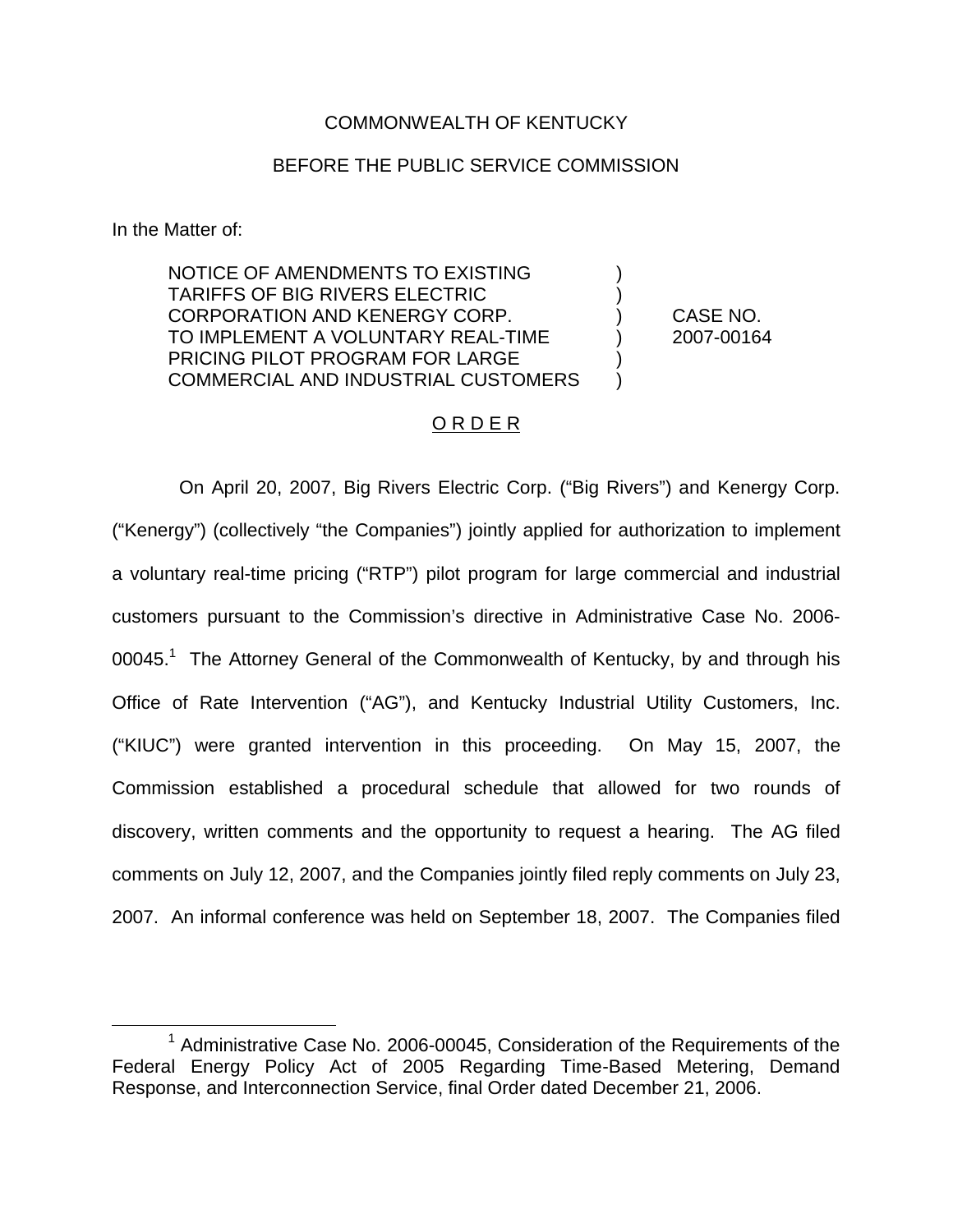supplemental testimony on October 2, 2007. Neither the AG nor KIUC filed a reply to the supplemental testimony and no requests for a hearing were received.

In our Order in Case No. 2006-00045, the Commission found that some large commercial and industrial customers may benefit from RTP tariffs because such customers have greater operating flexibility than smaller customers and the cost of implementing real-time pricing may be cost effective for them. The Commission acknowledged, however, that the potential of commercial and industrial RTP programs had not been adequately investigated. Therefore, we directed Kentucky Utilities Company ("KU"), Louisville Gas and Electric Company ("LG&E"), East Kentucky Power Cooperative, Inc. ("EKPC"), and Kentucky Power Company ("Kentucky Power") as well as Big Rivers to develop voluntary RTP programs for their large commercial and industrial customers that would operate for an initial term of 3 years and to submit them to the Commission for review on or before April 20, 2007. Each company has complied with this directive.<sup>2</sup> Duke Energy Kentucky, Inc. was exempt from this requirement because it already offers an RTP tariff to its commercial and industrial customers.

<sup>2</sup> Case No. 2007-00161, Joint Application of Louisville Gas and Electric Company and Kentucky Utilities Company for an Order Approving a Large Commercial and Industrial Real-Time Pricing Tariff, filed April 20, 2007; Case No. 2006-00165, Application of East Kentucky Power Cooperative, Inc. for an Order Approving a Pilot Real-Time Pricing Program for Large Commercial and Industrial Customers, filed April 20, 2007; and Case No. 2007-00166, Application of Kentucky Power Company for an Order Approving a Pilot Real-Time Pricing Program for Large Commercial and Industrial Customers, filed April 20, 2007.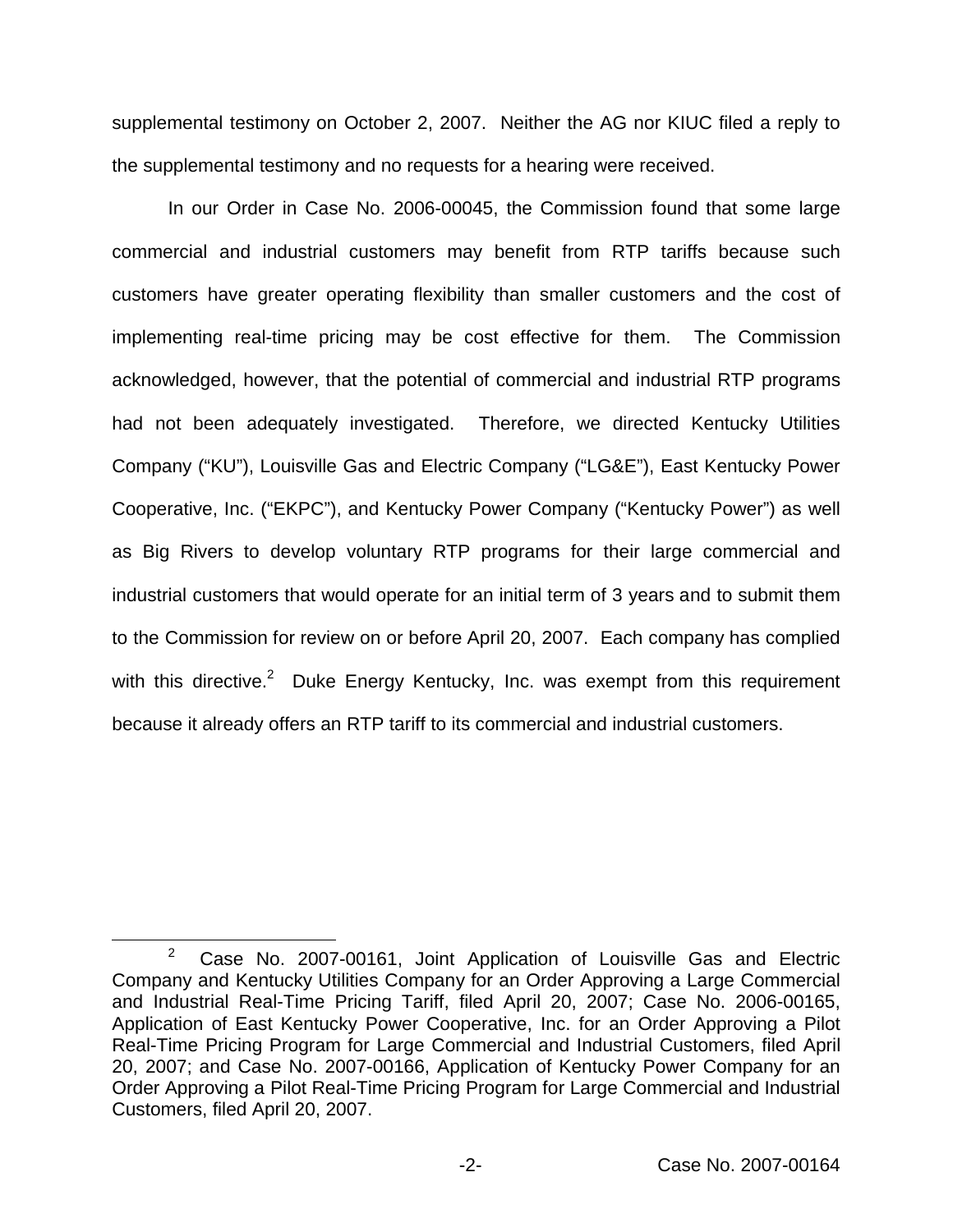#### Summary of Big Rivers and Kenergy's Voluntary RTP Pilot Program

Big Rivers and Kenergy's RTP pilot program will be available to those eligible for Big Rivers' Rate Schedule 10 and Kenergy's Rate Schedule 41, for expanded or new demand. Kenergy has 16 eligible customers. Pursuant to the proposal participants may negotiate a special contract.

Costs are dependent upon whether the participant is served from Kenergy's Distribution System or directly served from Big Rivers' Transmission System. While the utilities will provide load profile meters at no cost to the participants, there will be additional labor costs for meter reading since the load information must be downloaded each month. The method for recovering these costs for Kenergy will be set forth in the special contracts. Big Rivers will recover additional costs through the "Big Rivers Adder" set forth in Section f (4) of Schedule 10, which will be subject to Commission approval.

The real-time price will be determined through a negotiated special contract rate based on market pricing scheduled a day- or week-ahead. Big Rivers will communicate the day-ahead or week-ahead price obtained from ACES Power Marketing to the customer. Market Rates will be charged on a real-time basis as metered. The source of power will be from Big Rivers via its contract with LG&E Energy Marketing or from the market power.

#### **Discussion**

The AG supports approval of the pilot RTP program initially proposed by Big Rivers and Kenergy in their application subject to four conditions.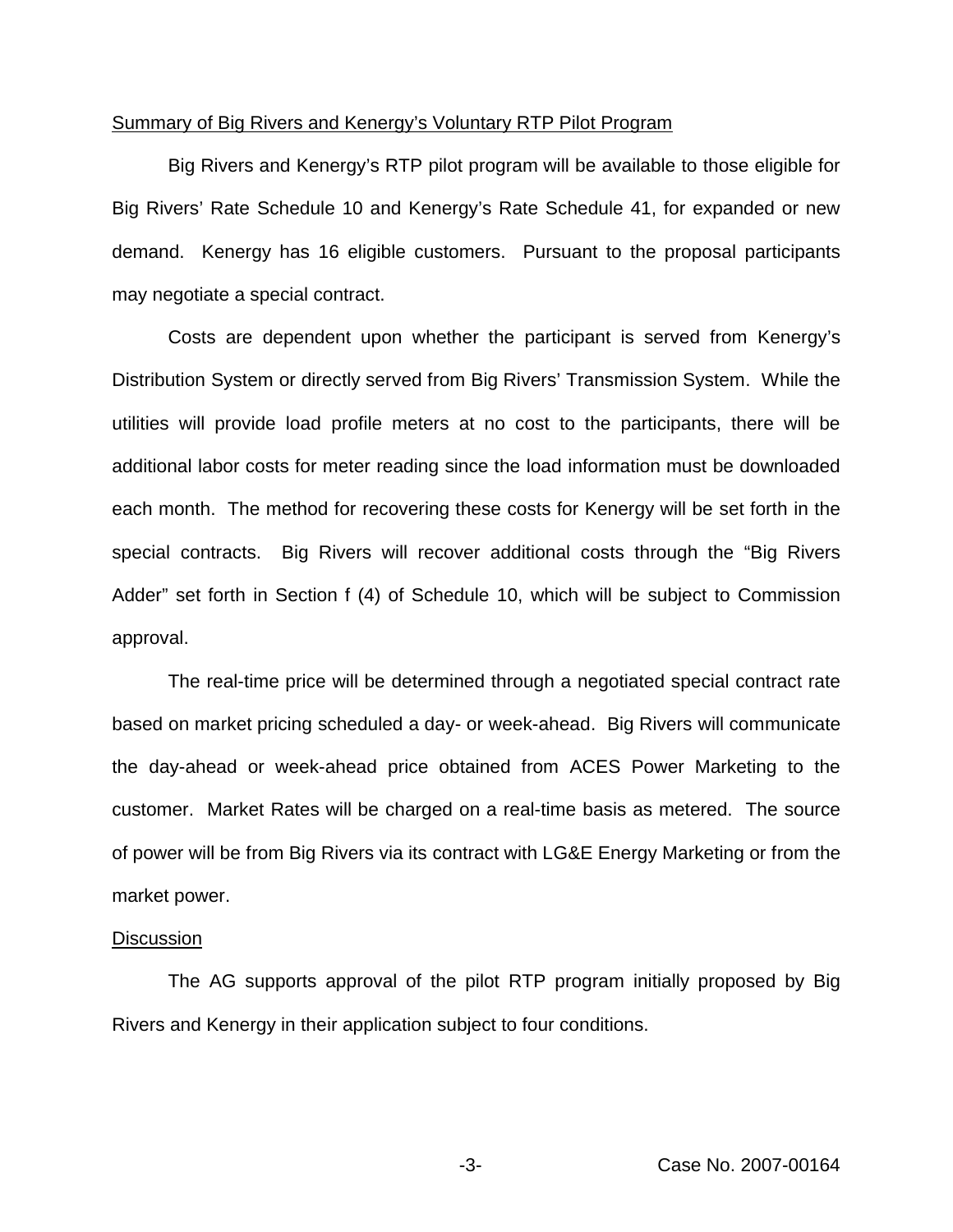First, Commission approval of the proposed RTP program should not be considered approval of any administrative costs for rate-making purposes in any future rate case proceeding. Second, the RTP program requires continued support and interaction among Big Rivers, Kenergy and participants. The Commission, therefore, should require the Companies to assist participants in their efforts to reduce and/or shift their demand and disseminate to both participants and non-participants successful techniques to reduce and/or shift demand to maximize program benefits.

Third, the AG notes that, unlike some of the other proposed RTP programs, the Companies do not propose to use a Customer Baseline Load approach or a base billing derived from historical data. He expressed his concern that there is no specific enddate for the pilot and that the Companies' use of special contracts may allow for contract terms beyond 3 years. He also notes concern that the proposed program is not cost neutral to participants.

Finally, the AG states that the Companies' objectives for the program are to encourage participants to reduce demand during critical peak hours and shift variable demand to low peak hours. He agrues that the Companies' annual report should include:

- (1) The current number of program participants.
- (2) The type of industry or primary business activity of each participant.
- (3) The number of participants that have withdrawn from the program and the reason for such withdrawal.
- (4) and (5) The average, minimum and maximum monthly electrical usage and cost for program participants during each 12-month reporting period and the 12-month period immediately preceding enrollment into the program.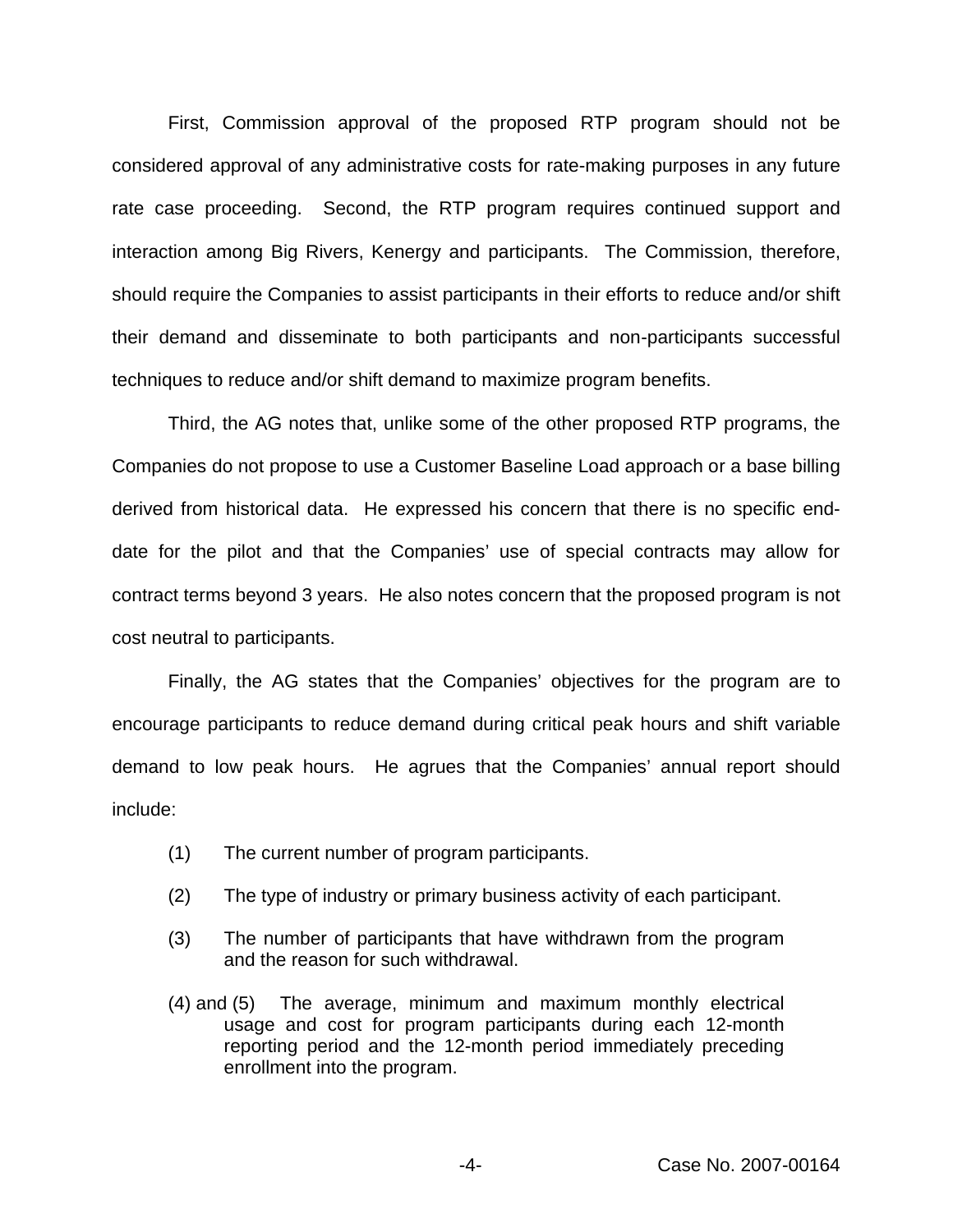- (6) All comments and suggestions received from program participants.
- (7) An evaluation of the program's effect on Big Rivers' peak and/or base demand as compared to its historical data for the 12-month period immediately preceding implementation of the program.
- (8) A statement by Big Rivers of whether the program is achieving the stated objectives and an evaluation of the comments and suggestions of the program participants.
- (9) The program costs to the date of the report, along with the details of any deviations from the program budget contained in the application submitted herein.
- (10) A cumulative comparison of the information furnished in Items 4 and 5 above to allow year-to-year comparison of program results.

The AG suggests that such reports be submitted to the Commission and distributed to all parties to this proceeding and that the reports be made a part of the record in this matter. The Commission finds the AG's reporting suggestions reasonable and necessary for a full and complete review of the pilot.

Big Rivers and Kenergy note that the AG recommends approval of their pilot RTP program and agree with the AG on the importance of support and interaction with their customers. The Companies state they will advise participants regarding the tariff, and that they already work with and will continue to work with customers on finding ways to reduce demand. The Companies agree with the AG that the Commission needs to be able to evaluate their RTP program and agree to collect the data and report the results of their program to the Commission as requested by the AG.

The Companies disagree with the AG's proposal to impose an expiration date on the tariffs and argue that an expiration date is inappropriate. Big Rivers and Kenergy state that the Commission may limit any special contract to 3 years if appropriate. However, imposing a 3-year limitation on the tariff would leave no tariff rate for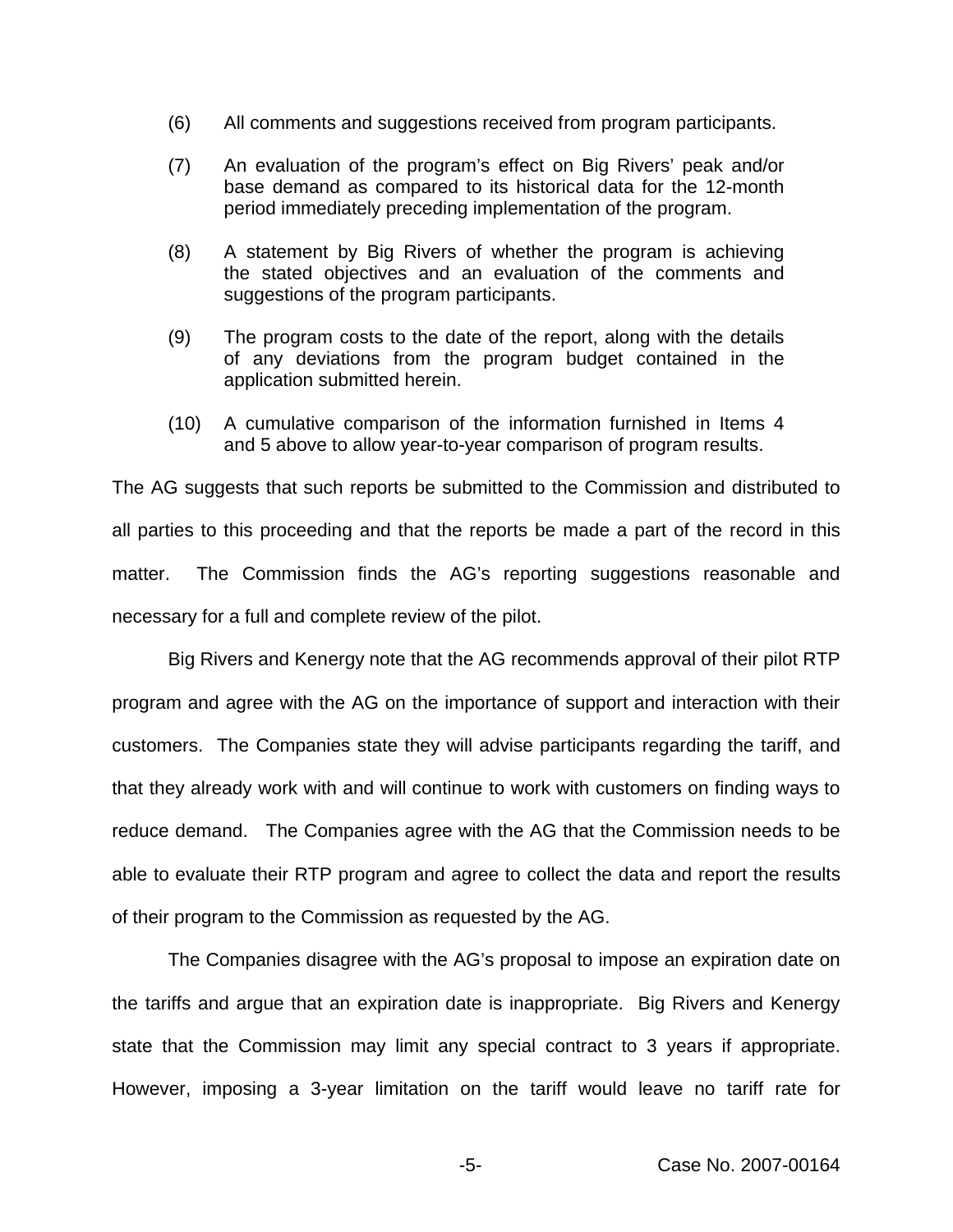customers to fall back on and could prevent potential customers from locating in the Big Rivers service area.

The Commission agrees that interaction between the Companies and the participants is important to the program. However, we believe that the steps the Companies plan to take are satisfactory.

The Companies note that their current tariffs, Big Rivers' Schedule 10 and Kenergy's Schedule 41, already provide for RTP through special contracts. Therefore, the Companies propose to amend their current Schedules 10 and 41 to clarify that RTP is an option for qualifying large industrial customers.

KIUC supports Big Rivers' proposed use of special contracts. It asserts that not all customers operate under the same conditions and special contracts allow Big Rivers to tailor an energy product to best suit a customer's needs.

Big Rivers explained that no customers are currently using Tariff 10, but that several companies have expressed interest.

The Companies filed amended tariffs on October 2, 2007 proposing simple modifications to Big Rivers' Schedule 10 and Kenergy's Schedule 41 as well as new Schedules 10A and 41G respectively for the RTP pilot program.

The Commission has reviewed the tariffs proposed by the Companies and finds that it is unnecessary for the Companies to maintain two separate tariffs addressing market power. We find that the modifications proposed by the Companies in their supplemental testimony to Big Rivers' Schedule 10 and Kenergy's Schedule 41 are reasonable and should be accepted with the following modifications:

1. All references made to Rate Schedule 10A and 41G should be eliminated.

-6- Case No. 2007-00164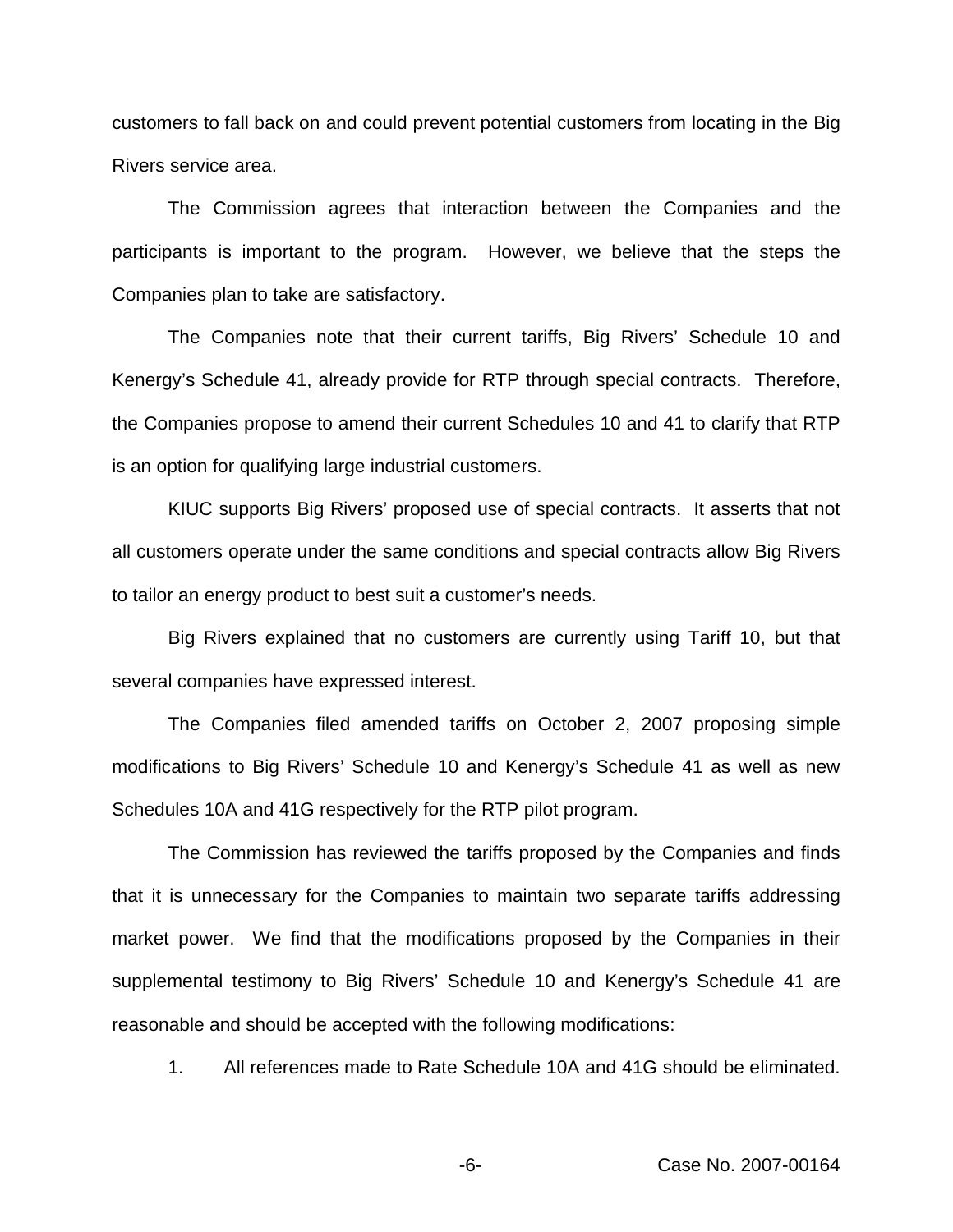- 2. The definition section of both tariffs should contain the definitions of real time pricing and special contract rate as presently set forth in the proposed Rate Schedules 10A and 41G.
- 3. The introductory language of Section f of the current Schedules 10 and 41 shall include the statement that the expansion rate and charges shall be based on real-time pricing.
- 4. The Companies shall include the proposed language regarding meters in their current tariffs.

The Commission agrees with the Companies' position that there is no need to have a defined end-date for the pilot RTP program tariff. Consistent with our decision in the other RTP cases, we find that the tariffs shall remain in effect until otherwise ordered by the Commission. The Commission will review each special contract submitted and will review the program after the initial 3-year pilot period. While the Companies have indicated that with the exception of meter costs, all program costs will be recovered, the Commission finds that all unrecovered program costs may only be considered for recovery in a future base rate proceeding, if those costs are accrued as a regulatory asset. Since the Commission directed the Companies to file a proposed RTP program, we find that the Companies should be allowed the opportunity to establish a regulatory asset for all unrecovered program costs and to present them for consideration in their base rate proceeding.

Subject to the revisions set forth above, the Commission finds that the proposed RTP program should be permitted on a pilot basis. After the program has been in operation for 3 years, the Commission will re-examine the program and determine whether it should continue. The Commission finds that Big Rivers should file with the Commission tariff sheets that contain all rates, charges, regulations, and requirements related to the program no later than 30 days before the program's effective date. Big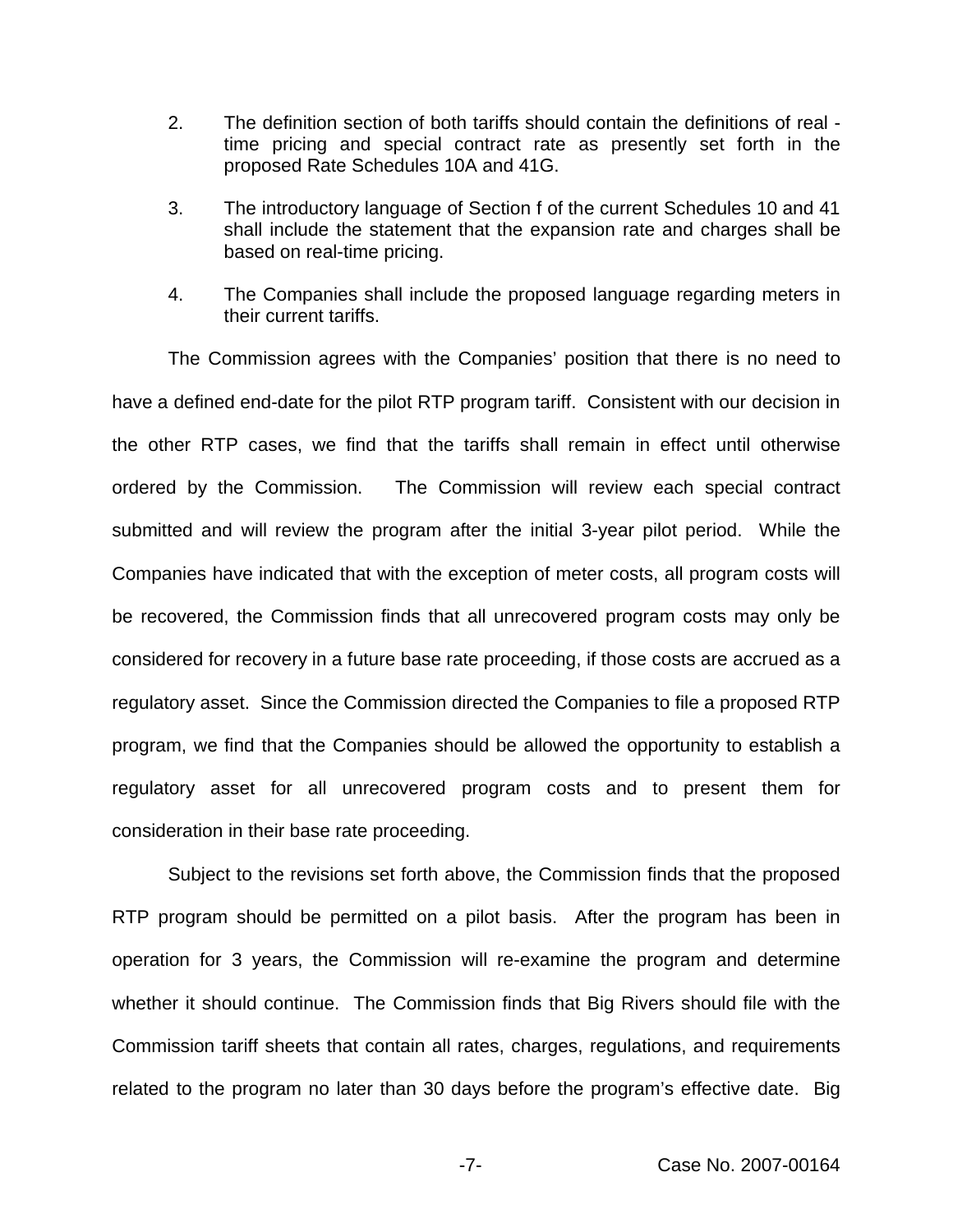Rivers should also file with the Commission a report on the pilot program annually within 90 days of the plan year-end and a detailed evaluation of the program within 90 days of the end of the plan's third year.

IT IS THEREFORE ORDERED that:

1. Big Rivers and Kenergy are authorized to implement an RTP pilot program under their current Rate Schedules 10 and 41 as modified herein.

2. The proposed Rate Schedules 10A and 41G are denied.

3. Big Rivers shall file with the Commission by June 30 of each year an annual report that shall include, at a minimum, the 10 items requested by the AG listed previously in this Order and shall serve a copy of the annual report upon all parties to this proceeding.

4. Big Rivers shall submit a detailed evaluation of the RTP pilot to the Commission no later than June 30, 2011, and shall distribute a copy of the detailed evaluation to all parties to this proceeding.

5. Big Rivers, after providing written notice to the Commission, is authorized to establish deferred accounts in which to record unrecovered costs associated with the pilot RTP program.

6. Big Rivers and Kenergy shall file, within 20 days of the date of this Order, revised tariff sheets consistent with this Order showing their date of issue and that they were issued by the authority of this Order.